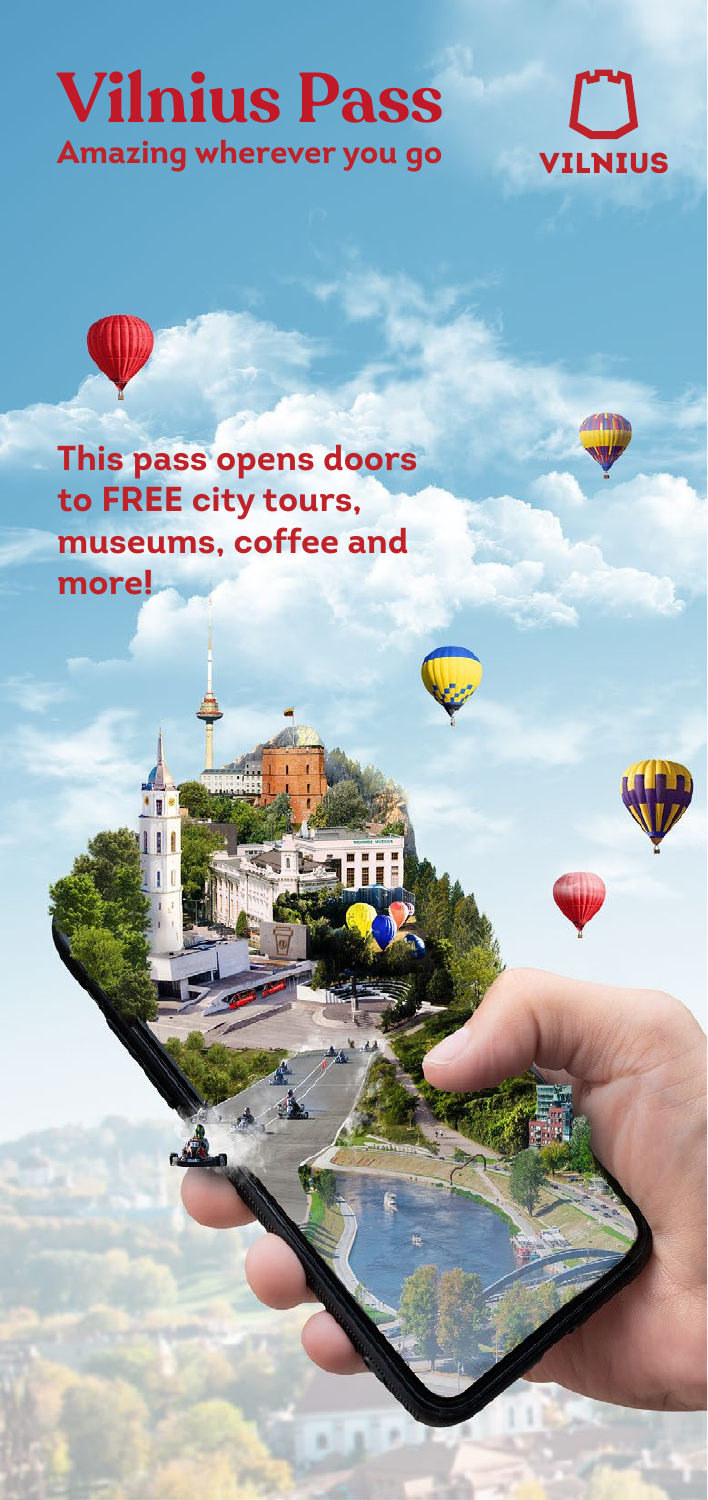## **VILNIUS PASS atractions & offers**







Free Museums Free Public Transport



| <b>TOURS</b>                                                                                       | <b>VILNIUS</b><br><b>PASS</b><br><b>PRICE</b> | <b>REGULAR</b><br><b>PRICE</b> | <b>ADRESS</b>                                                                             |
|----------------------------------------------------------------------------------------------------|-----------------------------------------------|--------------------------------|-------------------------------------------------------------------------------------------|
| Regular Tours in Vilnius by<br>VILNIUSCITYTOUR.COM<br>(Senamiesčio gidas)                          | <b>FREE</b>                                   | $15 \notin$                    | Bus stop in Odminių<br>Square, close to<br>Cathedral Square                               |
| Hop On-Hop Of Sightseeing Tours in<br>Vilnius CITY TOUR (Valandėlė)                                | <b>FRFF</b>                                   | $12 \notin$                    | Bus stop in Odminių<br>Square, close to<br>Cathedral Square                               |
| Audioquide rental                                                                                  | <b>FREE</b>                                   | 10 f                           | <b>Tourism Information</b><br>Centre, Pilies q. 2                                         |
| Small-Group - Bike Tours of Vilnius<br>Highlights "Iconic Landmarks &<br>Hidden Gems" by VELOTAKAS | only 13 €                                     | 25€                            | From 1st of May<br>II-VII 11:00.<br>Pre-registration is<br>recommended: +370<br>618 45727 |
|                                                                                                    | <b>SAVINGS:</b>                               | 49 €                           |                                                                                           |

| <b>MUSEUMS</b>                                                           | <b>VILNIUS</b><br><b>PASS</b><br><b>PRICE</b> | <b>REGULAR</b><br><b>PRICE</b> | <b>ADRESS</b>        |
|--------------------------------------------------------------------------|-----------------------------------------------|--------------------------------|----------------------|
| National Museum, Palace of the<br>Grand Dukes of Lithuania               | FREE                                          | $10 \in$                       | Katedros a. 4        |
| MO Museum                                                                | only $4 \in$                                  | 9€                             | Pylimo g. 17         |
| National Museum of Lithuania. The<br>New Arsenal                         | FREE                                          | 4€                             | Arsenalo q. 1        |
| National Museum of Lithuania, The<br>Old Arsenal (Archeology exhibition) | FREE                                          | 4€                             | Arsenalo q. 3        |
| National Museum of Lithuania.<br>Gediminas Castle                        | FREE                                          | $6 \in$                        | Arsenalo q. 5        |
| National Museum of Lithuania. The<br>Bastion of Vilnius City Wall        | <b>FREE</b>                                   | 5€                             | Bokšto g. 20         |
| National Museum of Lithuania.<br>House of Signatories                    | <b>FRFF</b>                                   | $4 \in$                        | Pilies q. 26         |
| National Museum of Lithuania, Kazys<br>Varnelis House-Museum             | <b>FREE</b>                                   | 5€                             | Didžioji g. 26       |
| National Museum of Lithuania.<br>House of Histories                      | <b>FREE</b>                                   | $6 \in$                        | T. Kosciuškos g. 3   |
| Lithuanian Art Museum, Vilnius<br>Picture Gallery                        | FREE                                          | $6 \in$                        | Didžioji g. 4        |
| Lithuanian Art Museum, National<br>Gallery of Art                        | <b>FREE</b>                                   | 8€                             | Konstitucijos pr. 22 |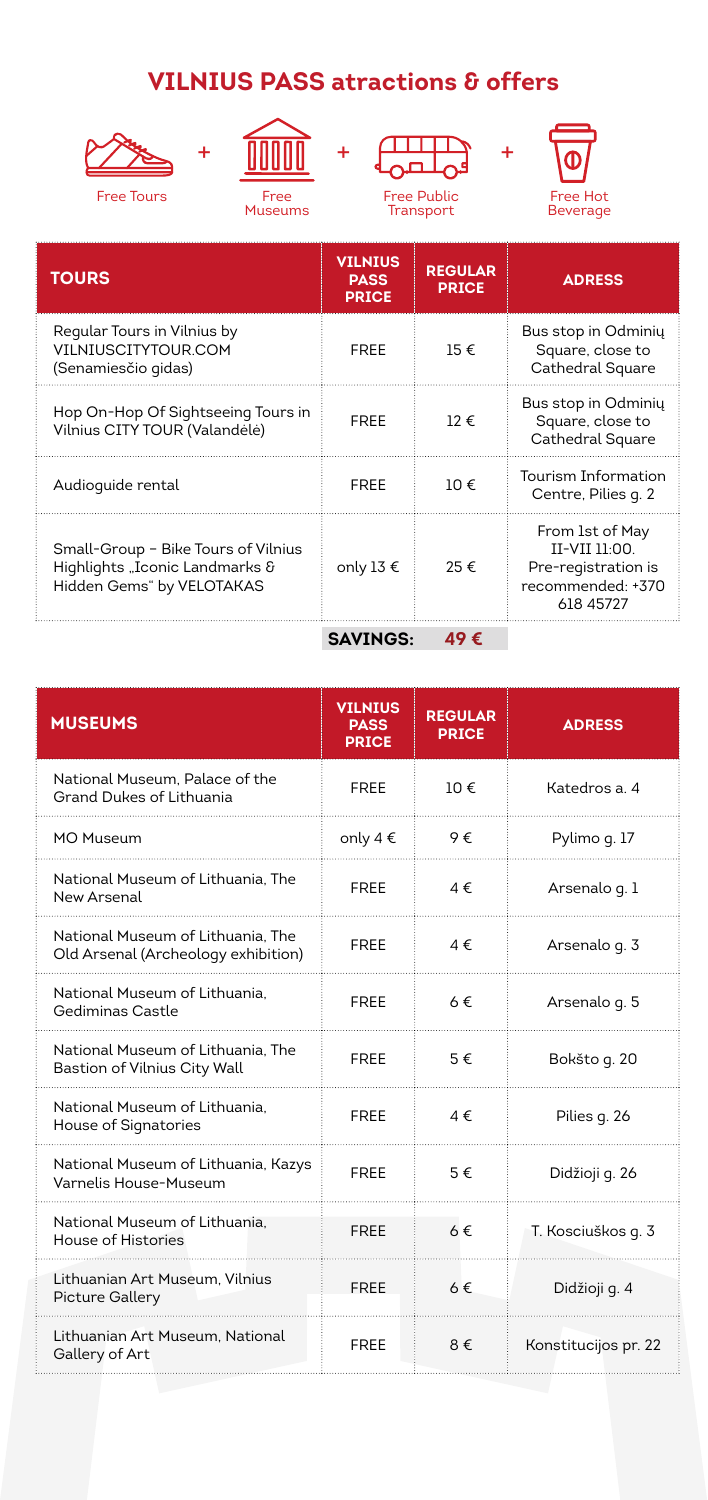|                                                             | <b>SAVINGS:</b> | 151.5€   |                         |
|-------------------------------------------------------------|-----------------|----------|-------------------------|
| Chocolate Sculptures Museum in<br>Trakai                    | <b>FREE</b>     | 5€       | Vytauto g. 4, Trakai    |
| <b>Toy Museum</b>                                           | FREE            | 7€       | Šiltadaržio g. 2        |
| TV Tower, Observation Deck δ<br>Restaurant PAUKŠČIŲ TAKAS   | <b>FREE</b>     | 12€      | Sausio 13-osios q. 10   |
| Museum of Illusions                                         | only 5,5 €      | $12 \in$ | Vokiečių g. 8           |
| Energy and Technology Museum                                | FREE            | 6€       | Rinktinės g. 2          |
| Church Heritage Museum, Cathedral<br>Belfry                 | FREE            | 5€       | Katedros varpinė, a. 2, |
| Church Heritage Museum                                      | <b>FREE</b>     | 8€       | Šv. Mykolo q. 9         |
| Memorial Complex of the Tuskulenai<br>Peace Park            | FREE            | 6€       | Žirmūnų g. 1F           |
| Museum of Occupations and<br>freedom fights (KGB museum)    | FREE            | 5€       | Aukų g. 2A              |
| <b>Vilnius Museum</b>                                       | FREE            | 4€       | Vokiečių g. 6           |
| Lithuanian Art Museum. Radvila<br>Palace Museum of Art      | FREE            | $6 \in$  | Vilniaus q. 24          |
| Lithuanian Art Museum, Vytautas<br>Kasiulis Art Museum      | FREE            | 5€       | Goštauto q. 1           |
| Lithuanian Art Museum, Museum of<br>Applied Arts and Design | <b>FREE</b>     | $6 \in$  | Arsenalo q. 3A          |

| <b>PARKS</b>                              | <b>VILNIUS</b><br><b>PASS</b><br><b>PRICE</b> | <b>REGULAR</b><br><b>PRICE</b> | <b>ADRESS</b>        |
|-------------------------------------------|-----------------------------------------------|--------------------------------|----------------------|
| Botanical Garden of Vilnius<br>University | <b>FREE</b>                                   | $4 \in$                        | Kairėnų g. 43        |
| <b>EUROPOS PARKAS Open-Air</b><br>Museum  | $-20%$                                        | $12 \notin$                    | Europos parko q. 302 |

| <b>GALLERIES, SOUVENIRS</b>                   | <b>DISCOUNT</b> | <b>ADRESS</b>    |
|-----------------------------------------------|-----------------|------------------|
| Authors' Gallery BOUTIQUE TATTOO<br>PRIVILEGE | $-10%$          | Jasinskio q. 16a |
| THE OLD CRAFTS WORKSHOP                       | $-10%$          | Savičiaus q. 10  |
| Souvenir shop AMBERTEA                        | $-20%$          | Savičiaus q. 9   |
| Weaving Manufactory JURATE                    | $-15%$          | Didžioji g. 20/1 |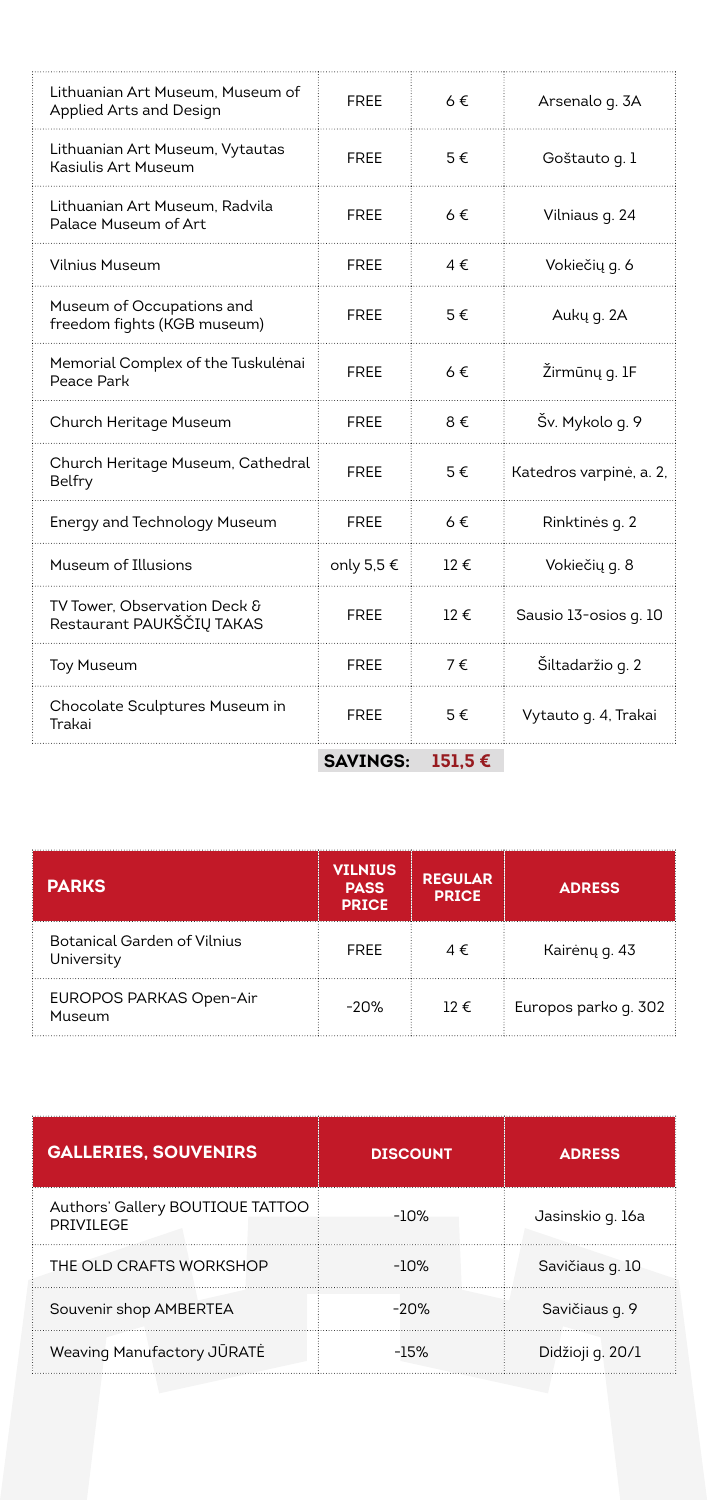| Gallery ART CENTRE OF BALTIC<br>AMRFR | $-10%$                                | Šv. Mykolo g. 12 |
|---------------------------------------|---------------------------------------|------------------|
| Souvenir shop KOLEKCIJA               | $-15%$                                | Užupio g. 7-2    |
| Souvenir shop-museum AMBER<br>OUFFN   | <b>ERFF</b> entrance to the<br>museum | Didžioji g. 1    |
| Souvenir shop LOCAL HOUSE             | Souvenir*                             | Pilies q. 22     |

\*special souvenir when buying other good with Vilnius Pass

| <b>CAFÉS. BARS</b>                    | <b>DISCOUNTS</b> | <b>ADRESS</b>                 |
|---------------------------------------|------------------|-------------------------------|
| Bar ŠNEKUTIS                          | FREE snack*      | Šv. Mikalojaus q. 15          |
| Downtown Forest Hostel and<br>Camping | $-10%$           | Paupio q. 31A                 |
| <b>Bubble Tea FORMOSA</b>             | $-10%$           | Gedimino pr. 9, GO9           |
| Vegan Dessert Bakery CHAIKA           | $-10%$           | Totorių g. 7<br>Pylimo q. 21B |

\*after ordering from the menu. Discount is not given for the alcoholic beverages, tobacco and offers with promotion

| <b>RESTAURANTS</b>                                 | <b>DISCOUNTS</b>    | <b>ADRESS</b>                                                                                                                                                        |
|----------------------------------------------------|---------------------|----------------------------------------------------------------------------------------------------------------------------------------------------------------------|
| Restaurant ERTLIO NAMAS                            | FREE hot beverage*  | Šv. Jono g. 7                                                                                                                                                        |
| <b>Restaurant NARUTIS</b>                          | $-10%$              | Pilies q. 24                                                                                                                                                         |
| Restaurant  GREY                                   | FREE hot beverage*  | Pilies q. 2                                                                                                                                                          |
| <b>Restaurant KYBYNLAR</b>                         | FREE hot beverage*  | Karaimų g. 29, Trakai                                                                                                                                                |
| Restaurant JURGIS IR DRAKONAS                      | $-15%$              | Pylimo q. 22D                                                                                                                                                        |
| Restaurant THE FIRST PANCAKE                       | -15% (for pancakes) | Konstitucijos pr. 12A                                                                                                                                                |
| Dessert Boutique and Restaurant<br><b>SUGAMOUR</b> | $-20%$              | Vokiečių g. 11<br>Bernardinu sodas<br>Aukštaičių g. 7<br>(Paupio turqus)<br>Ukmergės g. 219<br>(Verslo centras U219)<br>Lvovo g. 101 (Verslo<br>centras "Park Town") |
| Restaurant-museum GABI                             | $-10%$              | Šv. Mykolo q. 6                                                                                                                                                      |
| Restaurant MANO GURU                               | $-10%$              | Vilniaus q. 22                                                                                                                                                       |
| <b>Restaurant MANAMI</b>                           | $-10%$              | Vilniaus q. 10                                                                                                                                                       |

\*after ordering from the menu. Discount is not given for the alcoholic beverages, tobacco and offers with promotion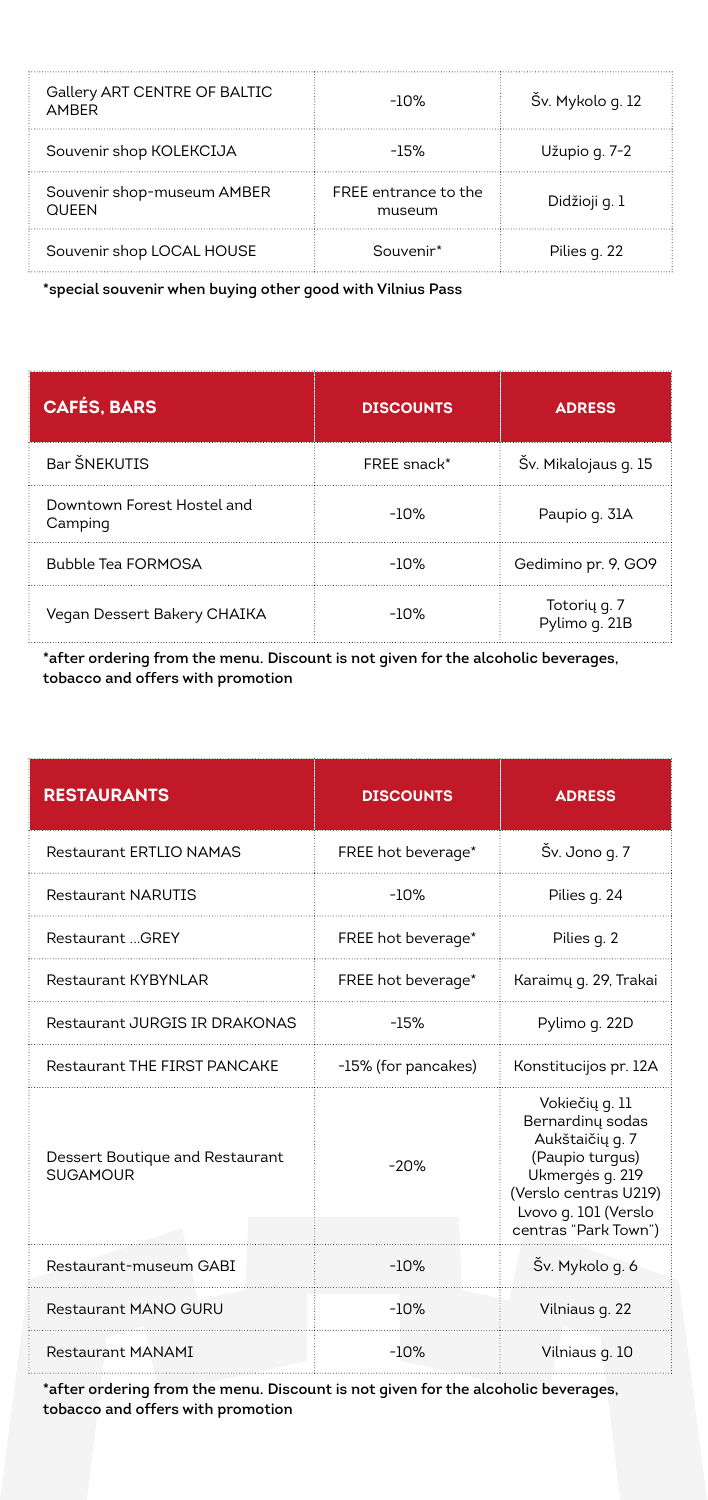| <b>LEISURE, ENTERTAINMENT</b>                       | <b>VILNIUS</b><br><b>REGULAR</b><br><b>PASS</b><br><b>PRICE</b><br><b>PRICE</b> |      | <b>ADRESS</b>                                       |
|-----------------------------------------------------|---------------------------------------------------------------------------------|------|-----------------------------------------------------|
| Hot Air Balloon Flights by<br>BALLOONING.LT         | 135€                                                                            | 150€ | Pre-registration is<br>required:<br>+370 652 00510  |
| <b>BALLOON.LT</b>                                   | 109€<br>$119 \in$                                                               |      | Pre-registration is<br>required:<br>+370 652 00004  |
| Hot Air Balloon Flights by SMILE<br><b>BALLOONS</b> | $110 \in$                                                                       | 120€ | Pre-registration is<br>required:<br>+370 690 55500  |
| Pool Bar FUKSAS                                     | $-20%$                                                                          |      | Gedimino pr. 28                                     |
| Sport Shooting by EKSKOMISARŲ<br><b>BIURAS</b>      | 29€                                                                             | 52€  | Pre-registration is<br>required:<br>+370 5 210 2340 |
| Sport Shooting Club GUNSTALK.LT                     | $-20%$                                                                          |      | Pre-registration is<br>required:<br>370 614 85664   |
| Kart Tracks KARTLANDAS                              | $-20%$                                                                          |      | Parody q. 1<br>Dariaus ir Girėno g. 2               |
| Amusement Park ADVENTICA                            | $-20%$                                                                          |      | Ozo q. 18                                           |
| Zoo Park                                            | only 5 €                                                                        | 9€   | Verkių g. 27                                        |
| Entertainment space VR SPOT                         | $-25%$                                                                          |      |                                                     |
| 3D movie "Paths of Angels" VR SPOT                  | 12€                                                                             | 15€  | Gedimino pr. 9, GO9                                 |

| <b>TRANSPORT</b> | <b>DISCOUNTS</b>                |
|------------------|---------------------------------|
| Public Transport | FREE with 72 hour Pass          |
| LITCARENT        | <b>FREE additional services</b> |
| <b>BOLT</b>      | FREE additional services        |

## **PRICES**

| <b>24 HOUR PASS</b> | <b>48 HOUR PASS</b> | <b>72 HOUR PASS</b> | <b>72 HOUR PASS</b><br><b>WITH A PUBLIC</b><br><b>TRANSPORT</b><br><b>TICKET</b> |
|---------------------|---------------------|---------------------|----------------------------------------------------------------------------------|
| 35€                 | 45€                 | 50€                 | 62E                                                                              |

\*Save € 1 when buying online